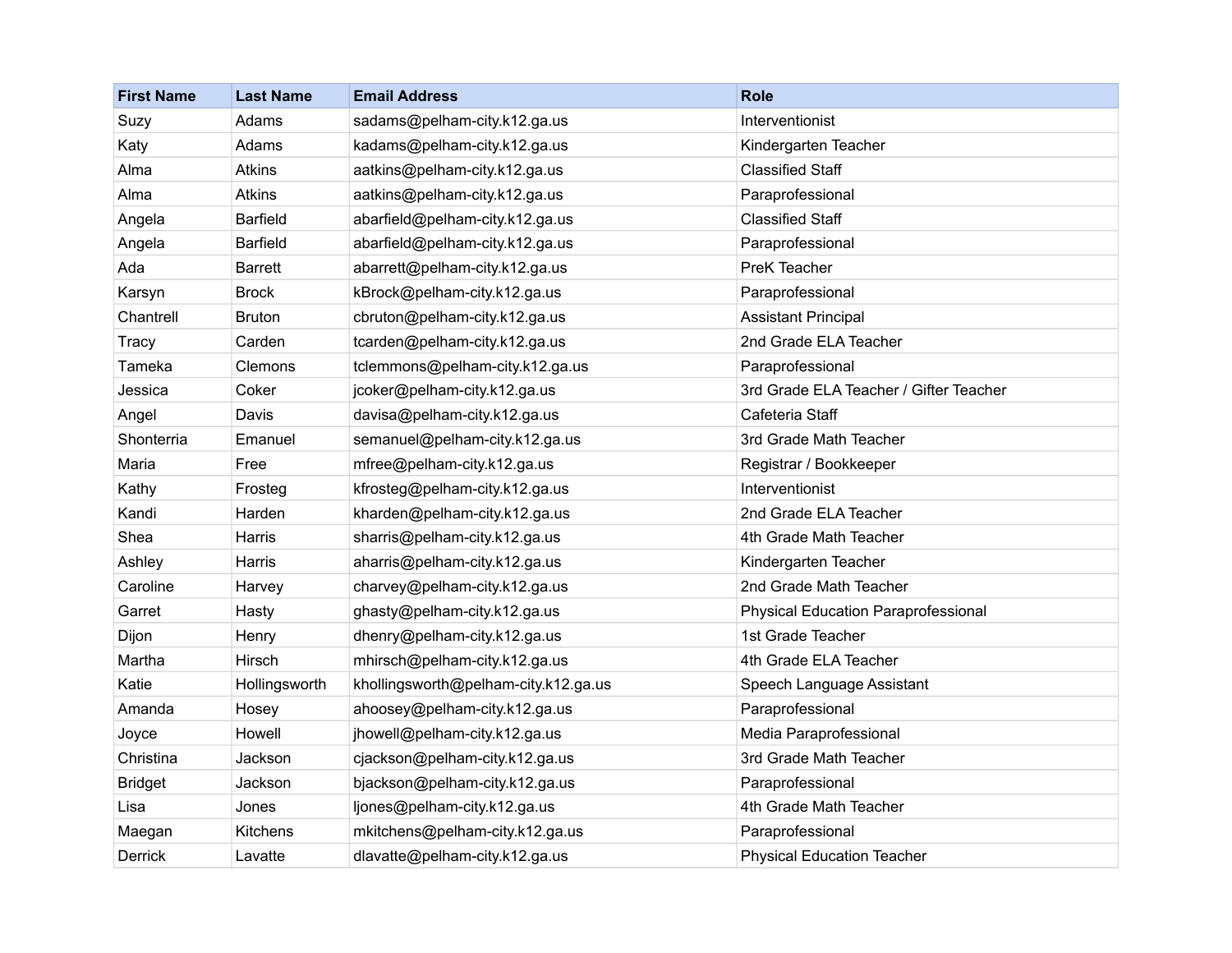| Teresa      | Lawson         | tlawson@pelham-city.k12.ga.us     | PreK Teacher                                   |
|-------------|----------------|-----------------------------------|------------------------------------------------|
| Courtney    | Mackey         | cmackey@pelham-city.k12.ga.us     | 3rd Grade Math / Exceptional Education Teacher |
| Vantressa   | Mango          | vmango@pelham-city.k12.ga.us      | <b>Administrative Assistant</b>                |
| Ashley      | Marsh          | amarsh@pelham-city.k12.ga.us      | <b>ESOL Teacher</b>                            |
| Courtney    | May            | cmay@pelham-city.k12.ga.us        | 1st Grade Teacher                              |
| Angela      | McCloud        | amccloud@pelham-city.k12.ga.us    | Paraprofessional                               |
| Cindy       | McLendon       | cmclendon@pelham-city.k12.ga.us   | PreK Teacher                                   |
| Alisha      | <b>Meadows</b> | ameadows@pelham-city.k12.ga.us    | 2nd Grade Math Teacher                         |
| Jennifer    | Meadows        | jmeadows@pelham-city.k12.ga.us    | 3rd Grade Teacher                              |
| Candace     | Meeks          | cmeeks@pelham-city.k12.ga.us      | <b>Exceptional Studetns Teacher</b>            |
| Ashley      | Miller         | amiller@pelham-city.k12.ga.us     | 3rd Grade ELA Teacher                          |
| Martha      | Mitchell       | mmitchell@pelham-city.k12.ga.us   | Media Specialist                               |
| Kateria     | Moore          | kmoore@pelham-city.k12.ga.us      | Paraprofessional                               |
| Elizabeth   | Moore          | emoore@pelham-city.k12.ga.us      | Paraprofessional                               |
| Karla       | Noble          | knoble@pelham-city.k12.ga.us      | Art Teacher                                    |
| Christopher | Oliver         | coliver@pelham-city.k12.ga.us     | <b>Exceptional Studetns Teacher</b>            |
| Madi        | Parenti        | mparenti@pelham-city.k12.ga.us    | Kindergarten Teacher                           |
| Robin       | Presley        | rpresley@pelham-city.k12.ga.us    | Kindergarten Teacher                           |
| Jacquelyn   | Prince         | jprince@pelham-city.k12.ga.us     | <b>Food Nutrition Worker</b>                   |
| Jessica     | Rauls          | jrauls@pelham-city.k12.ga.us      | 1st Grade Teacher                              |
| Tykinia     | Ray            | tray@pelham-city.k12.ga.us        | <b>School Counselor</b>                        |
| Christine   | Robertson      | crobertson@pelham-city.k12.ga.us  | <b>Food Nutrition Assistant Manger</b>         |
| Kristi      | Sallee         | ksallee@pelham-city.k12.ga.us     | <b>Administrative Assistant</b>                |
| Margarita   | Sena           | msena@pelham-city.k12.ga.us       | 3rd Grade ELA Teacher                          |
| Lucresha    | <b>Silas</b>   | silasl@pelham-city.k12.ga.us      | 2nd Grade Math Teacher                         |
| April       | Singletary     | asingletary@pelham-city.k12.ga.us | 2nd Grade ELA Teacher                          |
| Jana        | Singleton      | jsingleton@pelham-city.k12.ga.us  | 4th Grade ELA Teacher                          |
| Kay         | Slaughter      | kslaughter@pelham-city.k12.ga.us  | 1st Grade Teacher                              |
| Georgetta   | Smith          | gsmith@pelham-city.k12.ga.us      | Paraprofessional                               |
| Cindy       | Smith          | csmith@pelham-city.k12.ga.us      | Parent Involvement Coordinator                 |
| Annie       | Smith          | asmith@pelham-city.k12.ga.us      | Substitute Teacher / Bus Driver                |